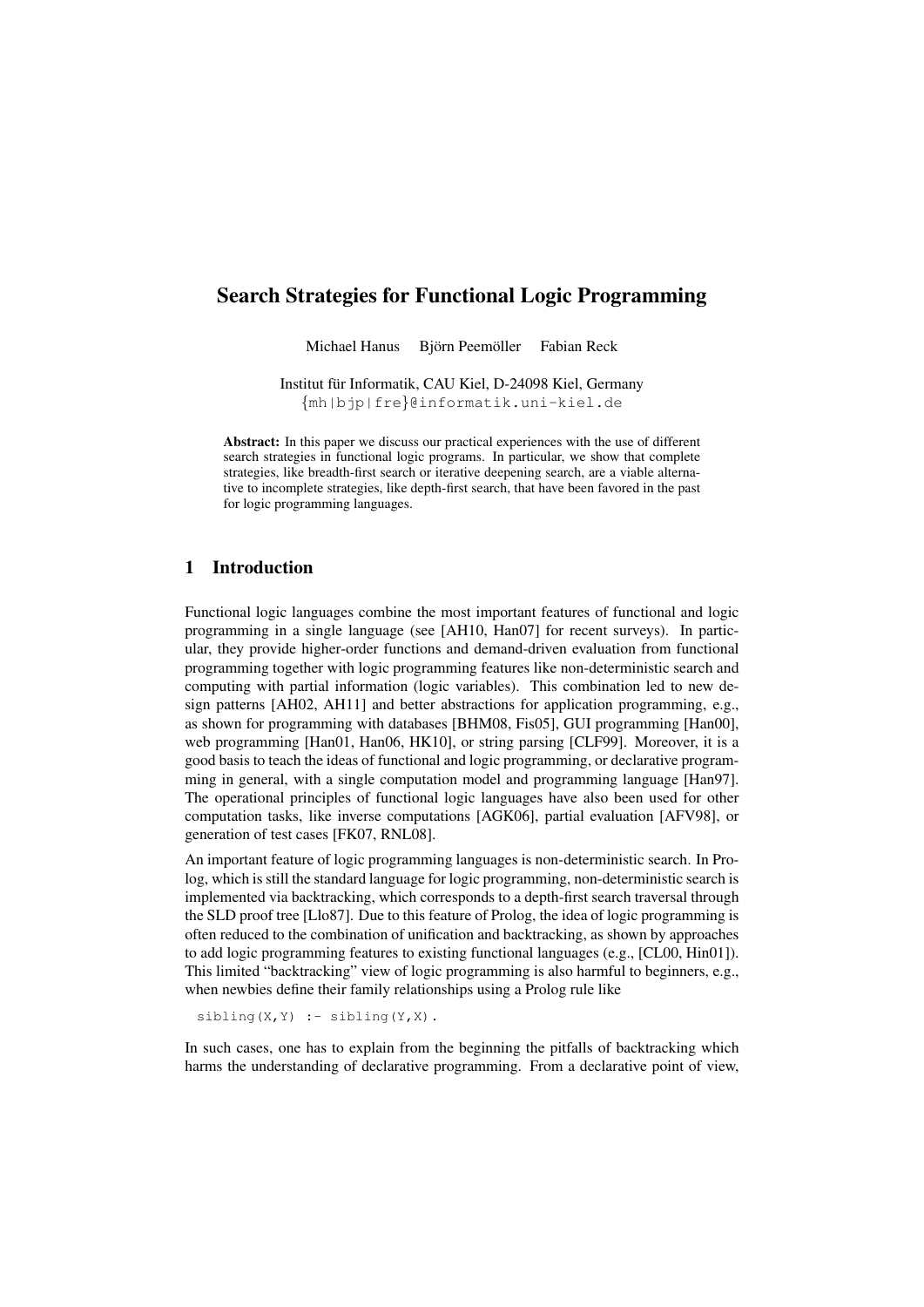a logic program defines a set of rules and a logic programming system tries to find a solution to a query w.r.t. this set of rules. In order to abstract from operational details, the search strategy has to be complete. Due to these considerations, the functional logic language Curry [He06] does not fix a particular search strategy so that different Curry implementations can support different (or also several) search strategies. Moreover, Curry implementations also support encapsulated search where non-deterministic computations are represented in a data structure so that different search strategies can be implemented as tree traversals [BHH04, HS98, Lux99].

In this paper, we present our practical results with different search strategies implemented in a new Curry system called KiCS2 [BHPR11]. KiCS2 compiles Curry programs into Haskell programs where non-deterministic values and computations are represented as tree structures so that flexible search strategies can be supported. Although the incomplete depth-first search strategy is the most efficient one (provided that it is able to find a result value), we show that complete strategies, like breadth-first search or iterative deepening search, are a reasonable alternative that does not force the programmer to consider the applied search strategy in his program.

In the next section, we briefly recall some principles of functional logic programming and the programming language Curry that are necessary to understand the remaining part of the paper. The encapsulation of search and the implementation of different search strategies are discussed in Section 3. These strategies are evaluated with a number of benchmarks in Section 4 before we conclude in Section 5.

## 2 Functional Logic Programming and Curry

Integrated functional logic programming languages combine features from functional programming and logic programming. Recent surveys are available in [AH10, Han07]. Curry [He06] is a functional logic language which extends lazy functional programming as to be found in Haskell [PJ03] and additionally supports logic programming features. Another functional logic language based on similar principles is  $T OV$  [LFSH99]. However,  $T OV$ does not offer flexible search strategies by a concept of encapsulating search (although it provides a concept of nested computation spaces in order to deal with failures in functional logic programming [LFSH04, SH06]). Therefore, we use Curry throughout this paper, although the concepts presented here could be also integrated in other functional logic languages.

A Curry program consists of the definition of data types and operations on these types. Since the syntax of Curry is close to Haskell, variables and function names usually start with lowercase letters and the names of type and data constructors start with an uppercase letter. The application of f to e is denoted by juxtaposition ("f e"). In addition, Curry allows free (logic) variables in conditions and right-hand sides of defining rules. Note that in a functional logic language operations might yield more than one result on the same input due to the logic programming features. For instance, Curry contains a *choice* operation defined by: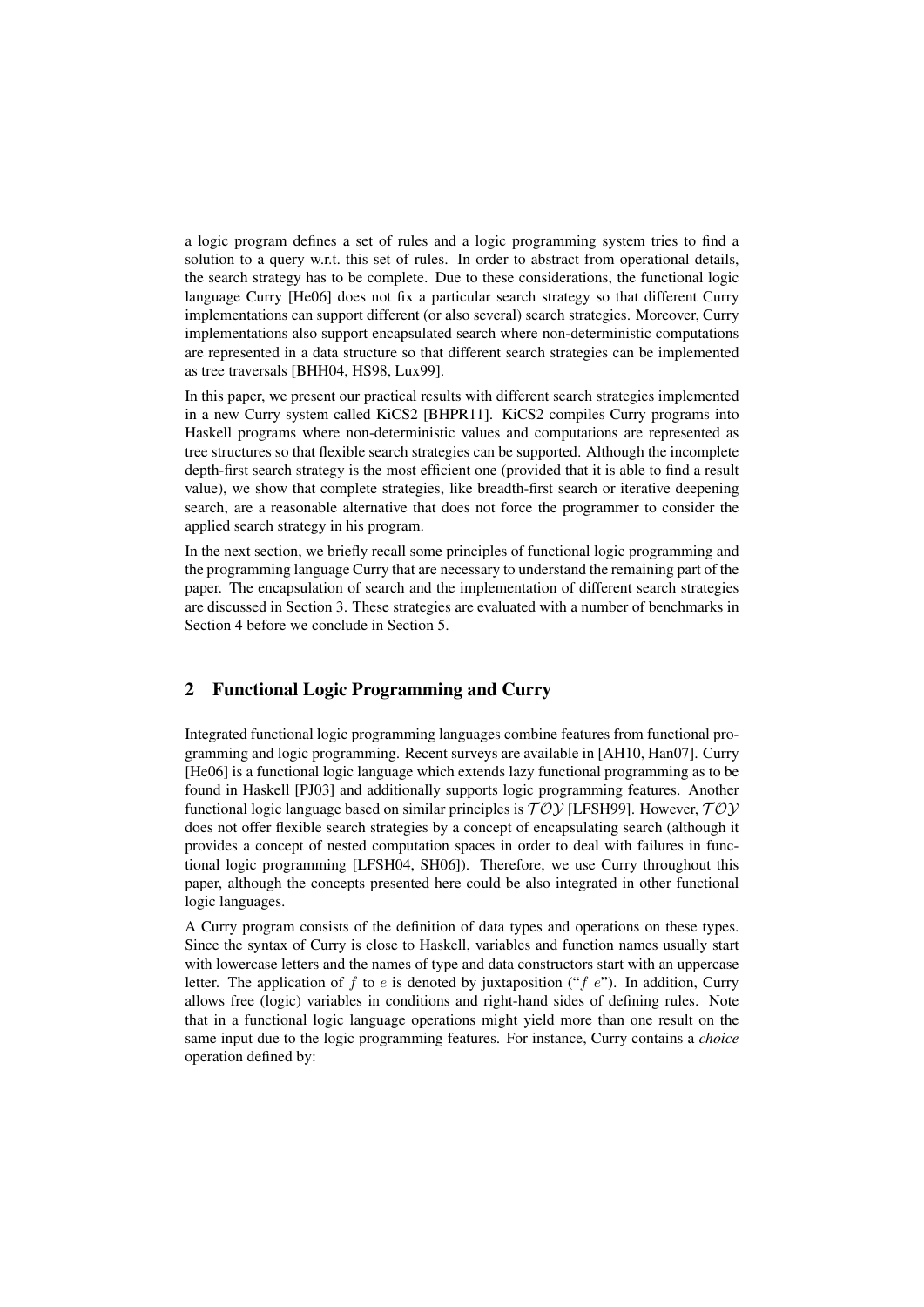$x$  ?  $= x$  $\overline{ }$  ?  $\overline{y}$  =  $\overline{y}$ 

The choice operation can be used to define other non-deterministic operations like

 $coin = 0 ? 1$ 

Thus, the expression "coin" has two values: 0 and 1. If expressions have more than one value, one wants to select intended values according to some constraints, typically in conditions of program rules. A *rule* has the form

 $f \t_1 ... t_n \t c = e$ 

where the (optional) condition c is a *constraint*, i.e., an expression of the built-in type Success. For instance, the trivial constraint success is a value of type Success that denotes the always satisfiable constraint. Thus, we say that a constraint c is *satisfied* if it can be evaluated to success. An *equational constraint*  $e_1 = e_2$  is satisfiable if both sides  $e_1$  and  $e_2$  are reducible to unifiable values.

As a simple example, consider the following Curry program which defines a polymorphic data type for lists and operations to compute the concatenation of lists and the last element of a list: $<sup>1</sup>$ </sup>

```
data List a = [] | a: List a = - [a] denotes "List a"
-- "++" is a right-associative infix operator
(++) :: [a] \rightarrow [a] \rightarrow [a]
[] ++ ys = ys
(x:xs) ++ ys = x : (xs + ys)last :: [a] \rightarrow a
last xs | (ys + [z]) == xs = zwhere ys, z free
```
Logic programming is supported by admitting function calls with free variables (e.g.,  $(ys++[z])$  in the rule defining last) and constraints in the condition of a defining rule. In contrast to Prolog, free variables need to be declared explicitly to make their scopes clear (e.g., "where  $ys, z$  free" in the example). A conditional rule is applicable if its condition is satisfiable. Thus, the rule defining  $\text{last}$  states in its condition that z is the last element of a given list  $x s$  if there exists a list  $y s$  such that the concatenation of  $y s$  and the one-element list  $[z]$  is equal to the given list  $xs$ .

Curry also offers standard features of functional languages, like modules or monadic I/O which is identical to Haskell's I/O concept [Wad97]. Thus, " $I \circ \alpha$ " denotes the type of an I/O action that returns values of type  $\alpha$ .

The operational semantics of Curry is based on an optimal evaluation strategy [AEH00] which is a conservative extension of lazy functional programming and (concurrent) logic programming. A big-step and a small-step operational semantics of Curry can be found

<sup>&</sup>lt;sup>1</sup> Note that lists are a built-in data type with a more convenient syntax, e.g., one can write  $[x, y, z]$  instead of  $x: y: z:$  [] and [a] instead of the list type "List a".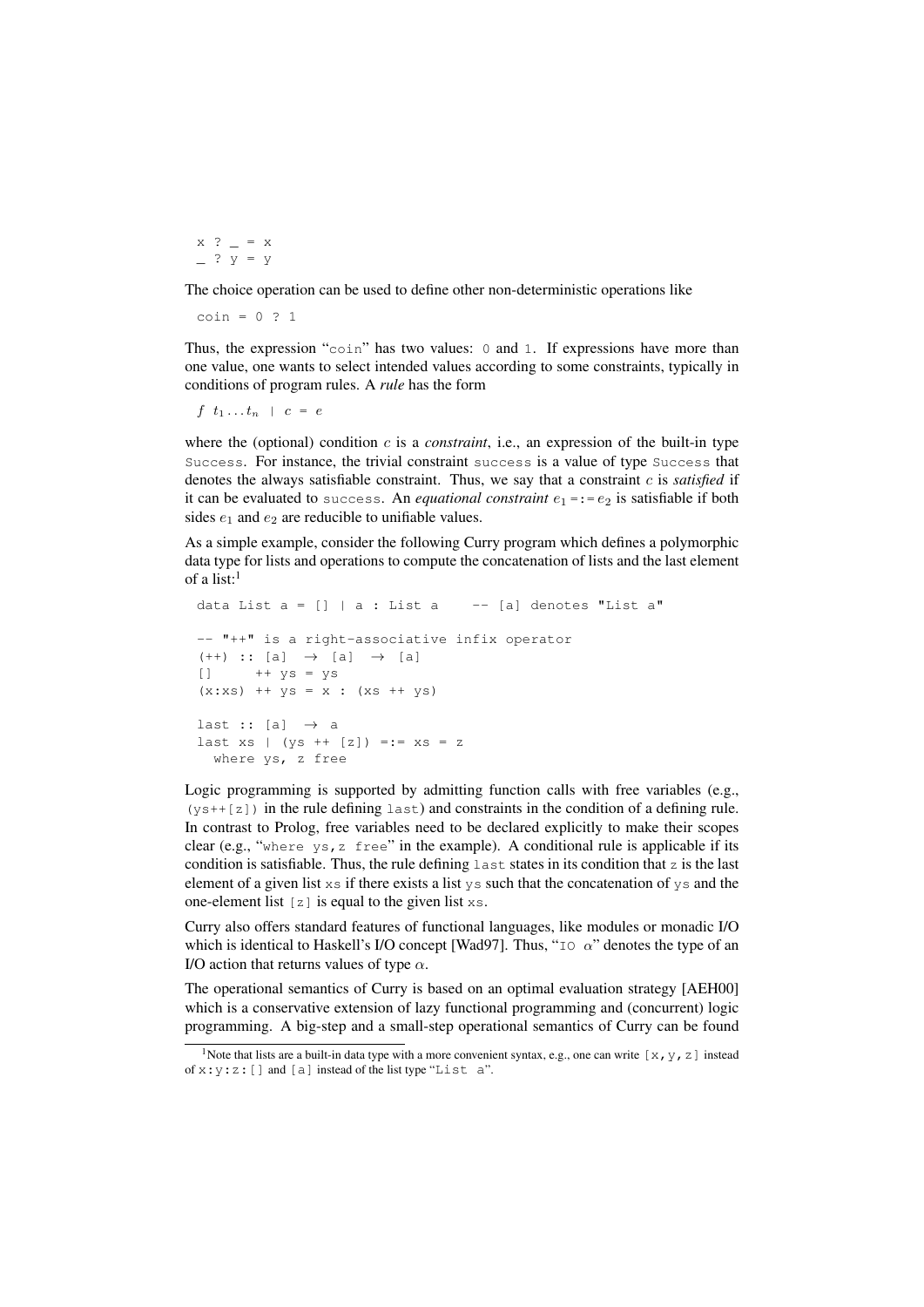in  $[AHH<sup>+</sup>05]$ . Curry's semantics is sound in the sense of logic programming, i.e., each computed result is correct and for each correct result there is a more general computed one [AEH00]. In order to achieve completeness, one has to take *all* possible non-deterministic derivation paths into account. In contrast to Prolog, which fixes a (potentially incomplete) depth-first search strategy to find solutions, Curry does not fix a particular search strategy. Actually, descriptions of the model-theoretic [GMHGLFRA99] or operational [AHH+05] semantics of functional logic languages do not take a search strategy into account. Thus, different Curry implementations can support various search strategies. For instance, the Curry implementation PAKCS  $[HAB<sup>+</sup>10]$ , which compiles Curry programs into Prolog programs, supports only a depth-first search strategy. MCC [Lux99] compiles Curry programs into C programs and uses also a depth-first search strategy to find the solutions of a given top-level goal. In addition, MCC offers the encapsulation of search (see below) so that other search strategies, like a complete breadth-first search strategy, can be used inside a Curry program. The Curry implementation KiCS [BH07, BH09], which compiles Curry programs into Haskell programs, offers depth-first and breadth-first search strategies for top-level goals as well as the encapsulation of search with user-definable strategies. In this paper we consider the Curry implementation KiCS2 [BHPR11], which is based on similar ideas than KiCS but uses a different compilation model avoiding side effects to enable better optimizations for target programs. KiCS2 also offers different search strategies for top-level goals and the encapsulation of search with user-definable strategies, which is described next.

### 3 Search Strategies

As mentioned above, Curry does not enforce a particular search strategy. A Curry implementation can provide various search strategies to find solutions or values for a given constraint or expression. The most advanced system in this respect is KiCS2 [BHPR11], which supports the evaluation of top-level expressions with depth-first search, breadthfirst search, iterative deepening search, or parallel search strategies. Curry supports this flexibility since all operations with side effects are collected in monadic I/O operations [Wad97]. As a consequence of this computation model, all non-deterministic computations between I/O operations must be encapsulated since one can not apply two alternative I/O operations to an existing "world" and non-deterministically proceed with two alternative worlds ("one can not duplicate the world"). Therefore, Curry offers the encapsulation of search by representing non-deterministic computations in a data structure so that the computation of different solutions (one solution or all solutions) can conceptually be implemented as traversals on this data structure.

An early approach [HS98, Lux99] to encapsulating search in Curry is based on a primitive search operator

try ::  $(a \rightarrow Success)$   $\rightarrow$   $[a \rightarrow Success]$ 

that takes a constraint abstraction, e.g.,  $(\xrightarrow x =: = \text{coin})$ , as input, evaluates it until the first non-deterministic step occurs, and returns the result: the empty list in case of fail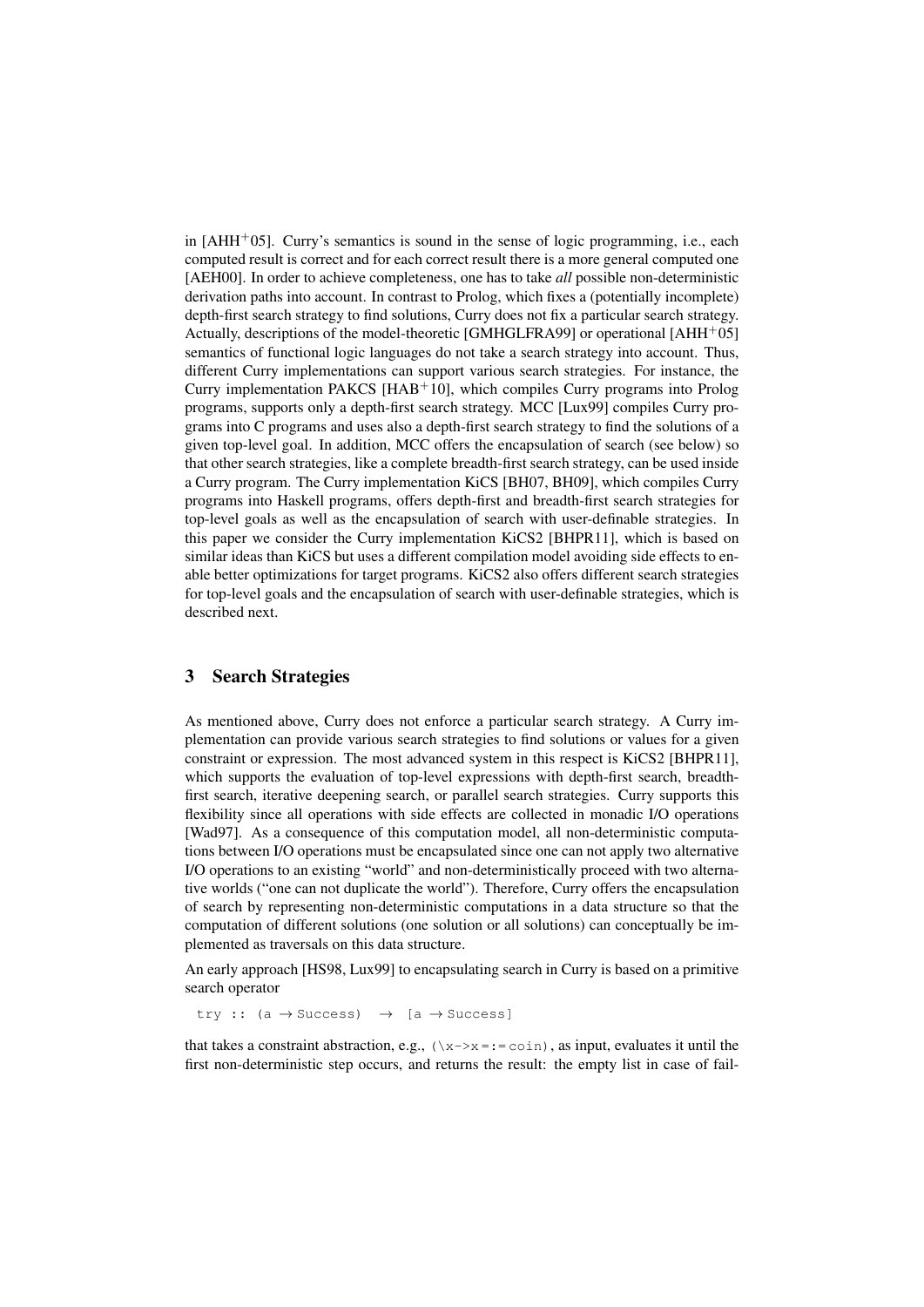ure, a list with a single element in case of success, or a list with at least two elements representing a non-deterministic choice. For instance,  $\text{try } (\xrightarrow{x} \rightarrow x =: = \text{coin})$  evaluates to  $[\xrightarrow{x->x} =: 0, \xrightarrow{x->x} =: = 1]$ . Based on this primitive, one can define various search strategies to explore the search space and return its solutions. [Lux99] shows an implementation of this primitive.

Although typical search operators of Prolog, like findall, once, or negation-as-failure, can be implemented using  $\text{tr }y$ , it became also clear that the combination of encapsulated search and demand-driven evaluation and sharing causes further complications [BHH04]. For instance, in an expression like

let  $y = coin in try (\> x \rightarrow x == y)$ 

it is not obvious whether the non-determinism caused by the evaluation of coin (introduced outside but demanded inside the search operator) should be encapsulated or not. Hence, the result of this expression might depend on the evaluation order. For instance, if coin is evaluated before the  $trv$  expression, it results in two computations where  $v$ is bound to  $\theta$  in one computation and to  $\theta$  in the other computation. Hence, try does not encapsulate the non-determinism of  $\cosh$  (this is the semantics of  $\trth$ y implemented in [Lux99]). However, if  $\cosh$  is evaluated inside the capsule of  $\trth$ y (because it is not demanded before), then the non-determinism of coin is encapsulated. These and more peculiarities are discussed in [BHH04]. Furthermore, the order of the solutions might depend on the textual order of program rules or the evaluation time (e.g., in parallel implementations). Hence, it is difficult to define a search operator as a pure function.

Due to these considerations, [BHH04] contains a proposal for another primitive search operator:

 $qetsearchTree :: a \rightarrow IO (SearchTree a)$ 

It takes an expression and delivers a search tree representing the search space when evaluating the input:

```
data SearchTree a = Value a
                | Fail
                 | Or (SearchTree a) (SearchTree a)
```
(Value v) and Fail represent a single value or a failure (i.e., no value), respectively, and ( $Or$  t1 t2) represents a choice (i.e., a non-deterministic value) between two search trees  $\pm 1$  and  $\pm 2$ . Since get SearchTree is an I/O action, its result (in particular, the order of subtrees) depends on the current environment, e.g., time of evaluation. To avoid the complications w.r.t. shared variables, getSearchTree implements a *strong encapsulation view*, i.e., conceptually, the argument of get SearchTree is cloned before the evaluation starts in order to cut any sharing with the environment. Furthermore, the structure of the search tree is computed lazily so that an expression with infinitely many values does not cause the nontermination of the search operator if one is interested in only one solution.

This primitive has been implemented for the first time in KiCS [BH07, BH09] and it is also provided in KiCS2 [BHPR11] considered in this paper. With this primitive, the programmer can define its own search strategy as SearchTree traversals in order to collect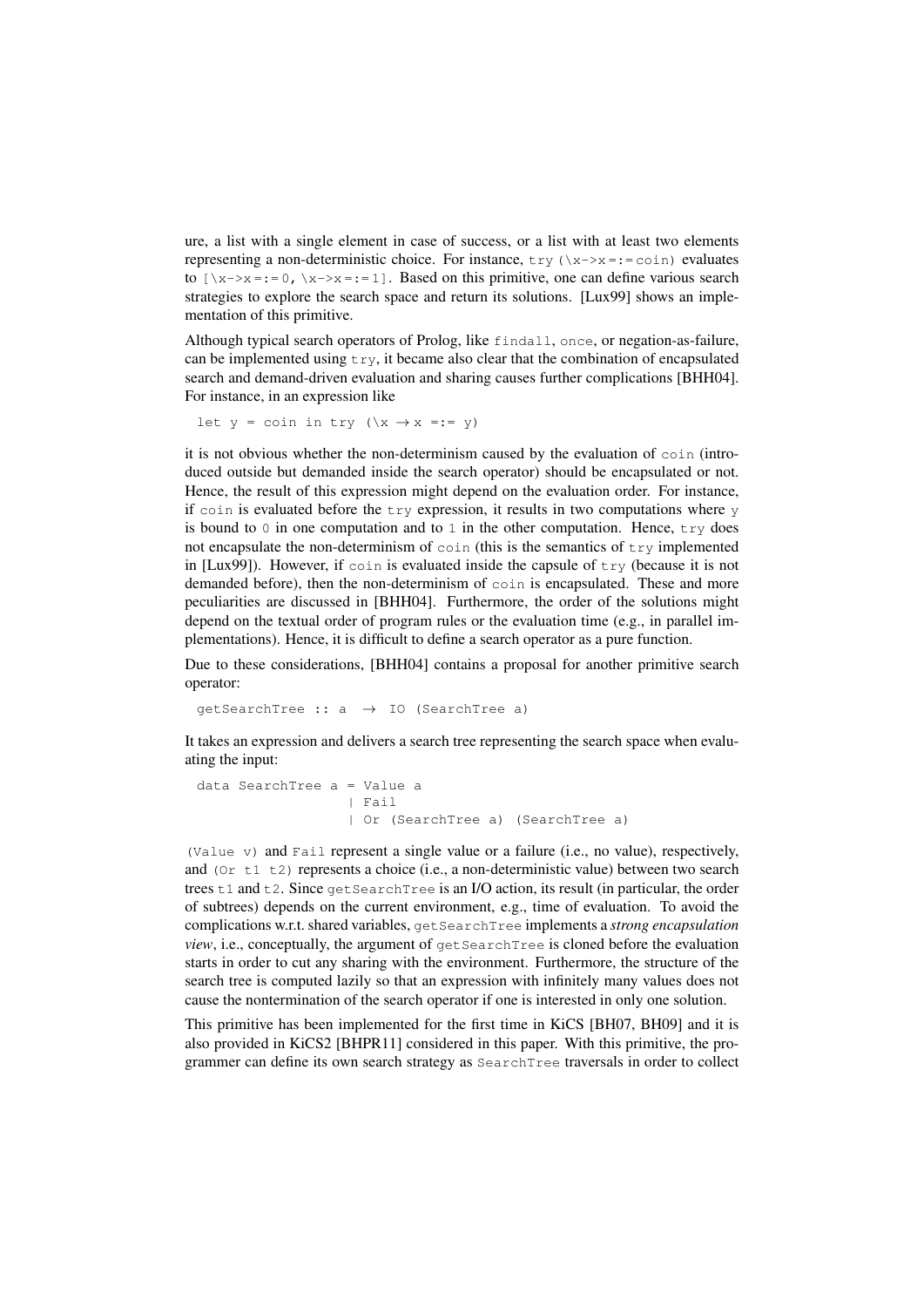all non-deterministic values into a list structure. For instance, a depth-first search strategy can be easily defined as follows:

```
allValuesDFS :: SearchTree a \rightarrow [a]
allValuesDFS Fail = []allValuesDFS (Value x) = [x]
allValuesDFS (Or x y) = allValuesDFS x ++ allValuesDFS y
```
Note that the lazy evaluation of traversal operations like allValuesDFS has the advantage that the search strategy is decoupled from the control. For instance, we can define the following operation to print a single value of a non-deterministic expression:

printFirstValueDFS x = getSearchTree x >>= print . head . allValuesDFS

Thus, (printFirstValueDFS  $exp$ ) can print some value even if the non-deterministic expression exp has infinitely many values. This is in contrast to Prolog's constructs for controlling search where different operators are necessary to compute one or all solutions.

It is well known that depth-first search lacks completeness, i.e., it might not be able to compute all existing values. For instance, consider the following operation that nondeterministically returns all increasing numbers from a given number n:

f  $n = f (n+1)$  ? n

Although 0 is a value of  $(f \ 0)$ , the evaluation of  $(printFirstValueDFS (f 0))$  does not terminate (provided that the primitive getSearchTree explores the non-determinism of "?" in left-to-right order). This problem can be avoided with complete search strategies, like breadth-first search strategy, which can be defined on SearchTree structures as follows:

```
allValuesBFS :: SearchTree a \rightarrow [a]
allValuesBFS t = collect [t]
collect [] = []collect (t:ts) = values (t:ts) ++ collect (children (t:ts))values [] = []
values (Fail : ts) = values ts
values (Value x : ts) = x : values ts
values (Or \angle \angle : ts) = values ts
children [] = []
children (Fail : ts) = children ts
children (Value \_ : ts) = children ts
children (Or x y : ts) = x : y : children ts
```
The operation values extracts the values in each level of the tree and the operation children extracts all direct successors of a level in order to recursively collect their values.

Using allvalues BFS, we can print a value of the expression  $(f \ 0)$  by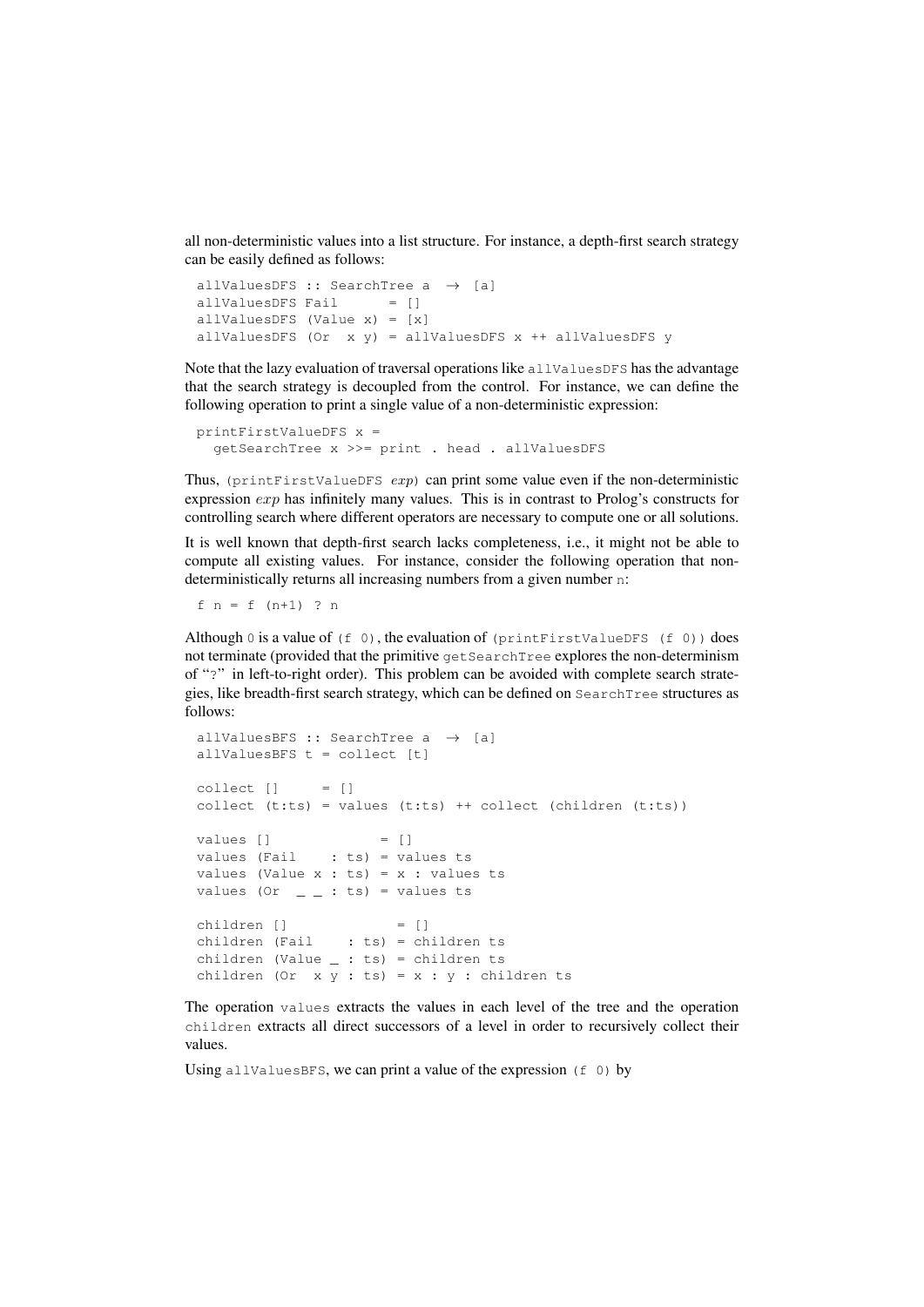getSearchTree (f 0) >>= print . head . allValuesBFS

In order to abstract from the details of the evaluation order, it would be preferable to use complete search strategies. However, complete strategies are often neglected due to performance reasons. For example, the breadth-first search strategy stores all child nodes of a tree level in a list to be explored later, which, as the search space potentially doubles on each level, may lead to an exponentially growing memory usage.

Another complete search strategy with a superior memory behavior is iterative-deepening search. Basically, it is a depth-first search strategy with a depth-bound which is incremented in each iteration. Thus, we compute in each iteration a list of values together with some information whether we have aborted (due to the depth-bound) the computation of further possible values. For this purpose, we define list structures that can also end with an Abort:

data AbortList a = Nil | Cons a (AbortList a) | Abort

and define the concatenation on such lists:

```
concA :: AbortList a \rightarrow AbortList a \rightarrow AbortList a
concA Abort Abort = Abort
concA Abort Nil = Abort
concA Abort (Cons x xs) = Cons x (concA Abort xs)
concA Nil ys = ys
concA (Cons x xs) ys = Cons x (concA xs ys)
```
Now we define an operation to collect values in a search tree within some level bounds (to avoid the repeated collection of values found in each iteration):

```
collectInBounds :: Int \rightarrow Int \rightarrow SearchTree a \rightarrow AbortList a
collectInBounds oldbound newbound st = collectLevel newbound st
 where
  collectLevel = Nil = NilcollectLevel d (Value x) = if d \leq newbound - oldbound
                              then Cons x Nil
                              else Nil
  collectLevel d (Or x y) =
    if d > 0then concA (collectLevel (d-1) x) (collectLevel (d-1) y)
    else Abort
```
Now, the entire search strategy consists of repeated calls to collectInBounds as long as the result list is aborted. In order to experiment with different parameters, the initial depth bound and the method to increase the depth bound in each iteration are passed as parameters to the main operation:

```
allValuesIDS :: Int \rightarrow (Int \rightarrow Int) \rightarrow SearchTree a \rightarrow [a]
allValuesIDS initdepth incrdepth st =
 iterIDS initdepth (collectInBounds 0 initdepth st)
where
  iterIDS Nil = []
```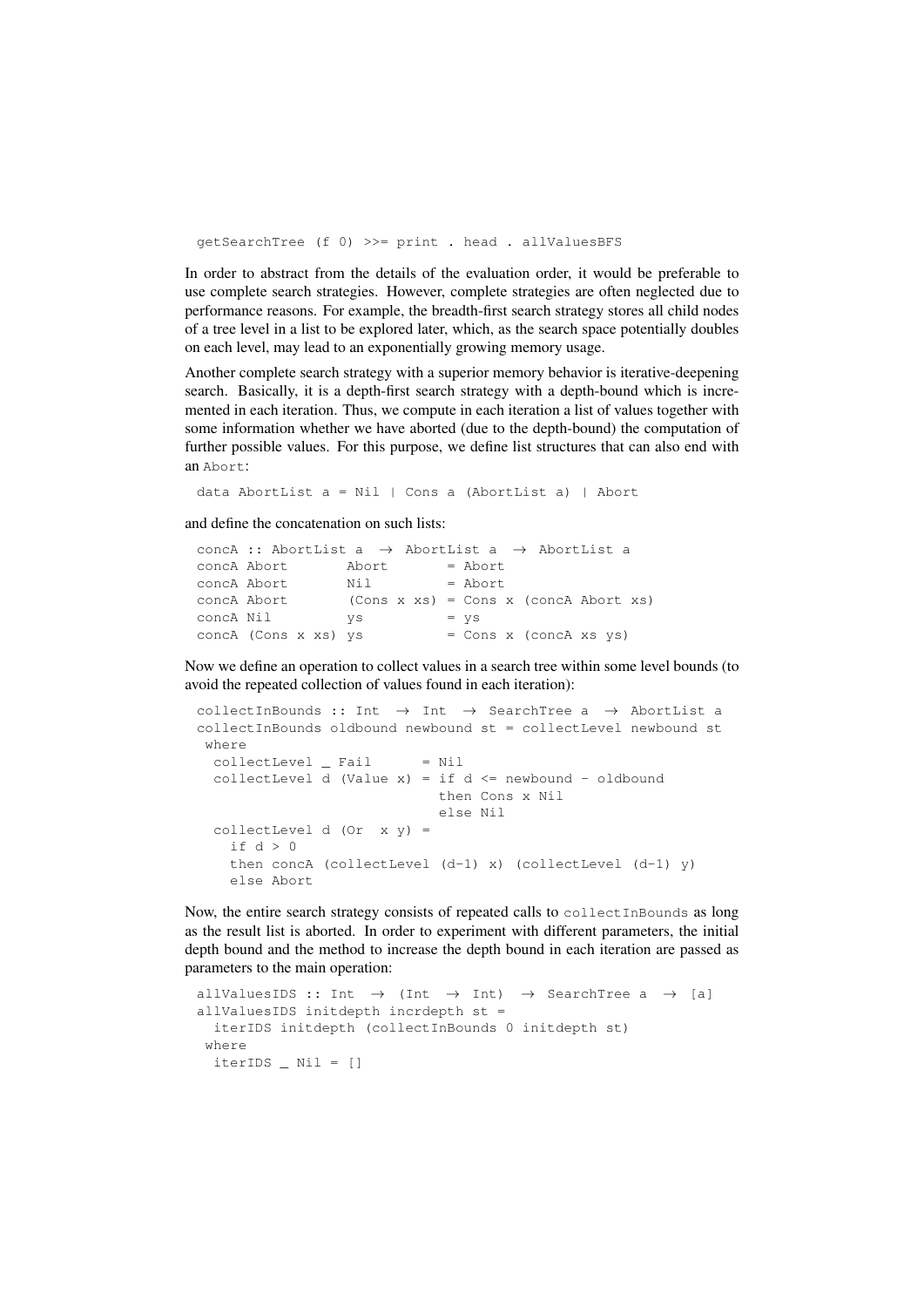```
iterIDS n (Cons x xs) = x : iterIDS n xs
iterIDS n Abort =
  let newdepth = incrdepth n
   in iterIDS newdepth (collectInBounds n newdepth st)
```
The key advantage of depth-first search in comparison to breadth-first search is its memory behavior: whereas breadth-first search has to store all nodes in a level of the search tree in parallel, depth-first search only needs to store the nodes in the branch from the root to the current node under investigation. Since iterative deepening uses depth-first search in each iteration, it should have a memory behavior similarly to depth-first search and, in case of wide search trees, better than breadth-first search. The price for this behavior is the recomputation of the initial goal in each iteration. However, since we defined iterative deepening on a search tree, recomputation is not required. Instead, the already evaluated part of the search tree is kept in memory, sacrificing the better memory behaviour. Therefore, we also implemented the iterative deepening strategy for top-level goals without an explicit search tree but with a recomputation of the initial goal in each iteration (see Section 4).

The various operators to encapsulate search can also be used to implement an interactive top-level search to print all values of an expression as requested by the user. For instance, the following I/O operation interactively prints all elements of a given list:

```
printResults :: [a] \rightarrow IO()printResults [] = putStrLn "No more values"
printResults (x:xs) = do print x
                         putStr "More values? "
                         inp <- getLine
                         if inp == "yes" then printResults xs
                                         else done
```
Hence, an interactive Prolog-like top-level behavior to show the values of an expression  $exp$  in depth-first order can be obtained by

```
qetSearchTree exp \gg = printResults . allValuesDFS
```
In addition, we can print the results in breadth-first order by using  $allValuesBFS$  instead of allValuesDFS. Based on these ideas, KiCS2 provides an interactive top-level search where the user can select various search strategies, e.g., depth-first, breadth-first, iterative deepening, or an experimental implementation of parallel search. However, the top-level search in KiCS2 is not implemented via the primitive encapsulation operators but in a monadic style (see also [BHPR11]) in order to avoid the explicit construction of the SearchTree structure. Thus, in the next section we both compare the different search strategies introduced above as well as the top-level search with the encapsulated search, in order to evaluate the potential overhead caused by abstracting and programming with search structures.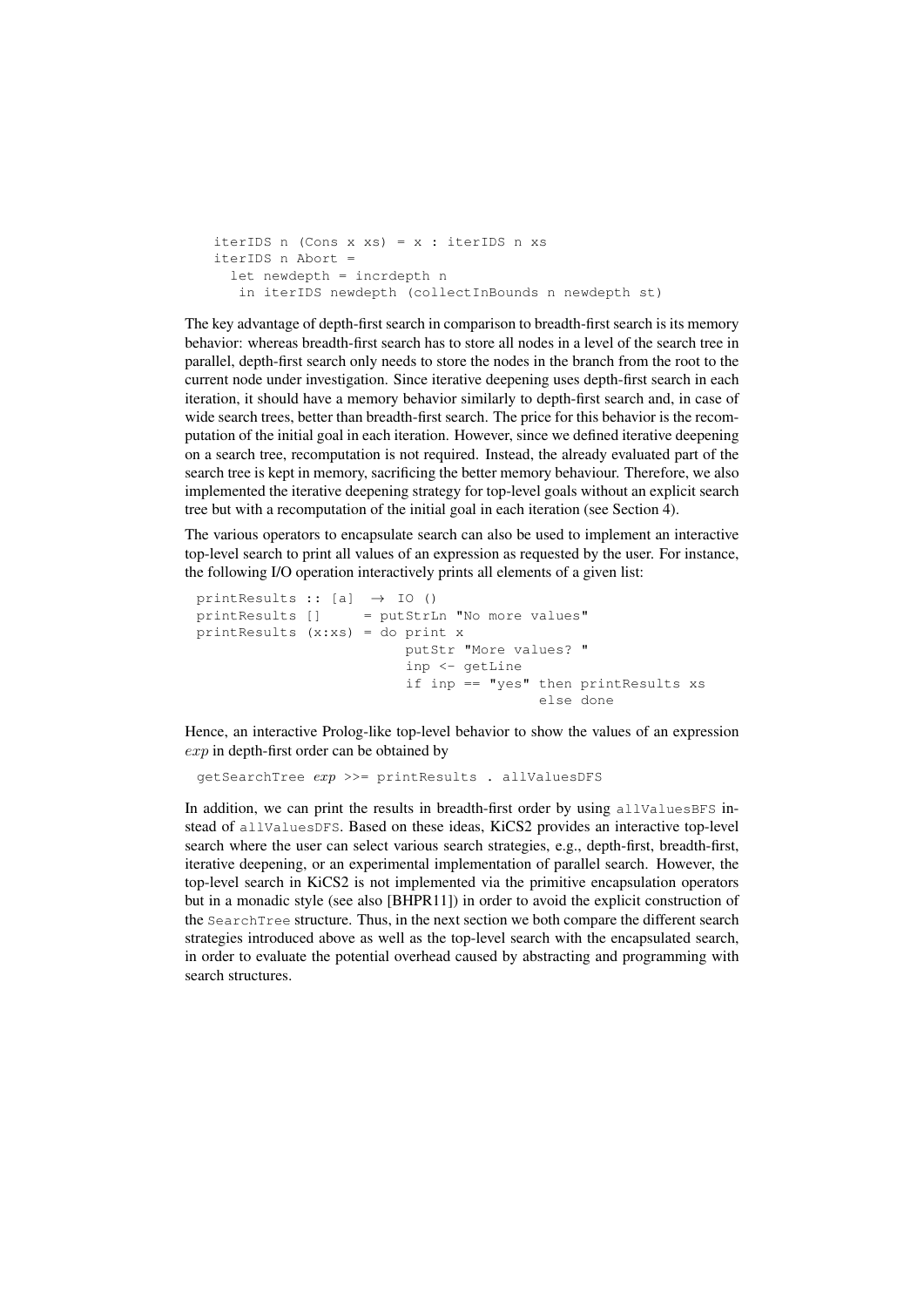### 4 Benchmarks

In this section we evaluate the practical behavior of the various search strategies discussed so far. Since they are only supported by the Curry implementation KiCS2, we use this system for our evaluation. A general comparison of KiCS2 and other Curry implementations can be found in [BHPR11]. Since KiCS2 compiles Curry programs into Haskell programs, we used the Glasgow Haskell Compiler (GHC 7.0.4, option -O2) to compile and execute the generated target programs. All benchmarks were executed on a 32bit Linux machine running Ubuntu 11.10 with an Intel Core 2 Duo (2.13 GHz) processor and 4 GiB RAM. The timings were performed with the time command measuring the execution time (in seconds) of a compiled executable for each benchmark. Due to the lack of precise measurements of the space behavior, we measured only the execution times.

| Program       | <b>DFS</b> | $IDS(+1)$ | $IDS(*2)$ | eDFS  | eBFS  | $eIDS(+1)$ | $eIDS(*2)$ |
|---------------|------------|-----------|-----------|-------|-------|------------|------------|
| PermSort      | 13.12      | 841.58    | 32.77     | 38.48 | 66.82 | 72.64      | 46.79      |
| Last          | 0.10       | 660.08    | 0.26      | 0.34  | 0.19  | 6.59       | 0.39       |
| Half          | 0.67       | 561.45    | 1.62      | 1.43  | 1.22  | 1.86       | 1.71       |
| Graph         | 1.76       | 52.53     | 2.40      | 3.51  | 4.22  | 4.26       | 3.83       |
| HorseMan      | 2.64       | 639.64    | 6.63      | 3.23  | 3.29  | 3.20       | 3.17       |
| <b>MAC</b>    | 6.80       | 544.05    | 7.84      | 21.19 | 18.34 | 18.59      | 21.03      |
| <b>Oueens</b> | 24.74      | 374.64    | 33.62     | 42.71 | 43.98 | 44.01      | 42.65      |

Figure 1: Benchmarks: computing all values

Figure 1 shows the benchmark results when all values of a given expression are computed with various search strategies. All benchmark programs are non-deterministic programs. "PermSort" sorts a list containing 15 elements by enumerating all permutations and selecting the sorted ones, "Last" computes the last element  $x$  of a list  $xs$  containing 10,000 elements by solving the equation " $y s++[x] = := x s$ " (see Section 2), "Half" computes the half  $\vee$  of a natural number  $\times$  (in Peano representation) by solving the equation  $y+y=:=x$ , "Graph" computes some path in a graph where the edges are represented by a non-deterministic "successor" operation, "HorseMan" computes the numbers of horses and men from given numbers of heads and feet by searching for appropriate numbers in Peano representation, "MAC" solves the "Missionaries and Cannibals" puzzle (see [AH02, Sect. 3.1]) for reasonable numbers of missionaries and cannibals to obtain measurable run times, and "Queens" computes safe placements of queens on a chess board.

The columns in Figure 1 are the various search strategies considered in this paper. "DFS" denotes the top-level depth-first search strategy which is similar to allValuesDFS but implements this strategy in a monadic style without the explicit construction of a search tree. The encapsulated search strategies are prefixed by "e", i.e., "eDFS" and "eBFS" correspond to allValuesDFS and allValuesBFS, respectively. "eIDS(+1)" corresponds to allValuesIDS with an initial depth bound of 10 and the depth increment operation  $(+1)$ , whereas "eIDS(\*2)" uses the same initial depth bound but the depth increment operation  $(*2)$ , i.e., to depth bound is doubled in each iteration. Finally, "IDS(+1)" and "IDS(\*2)" are iterative deepening strategies with similar parameters but recompute the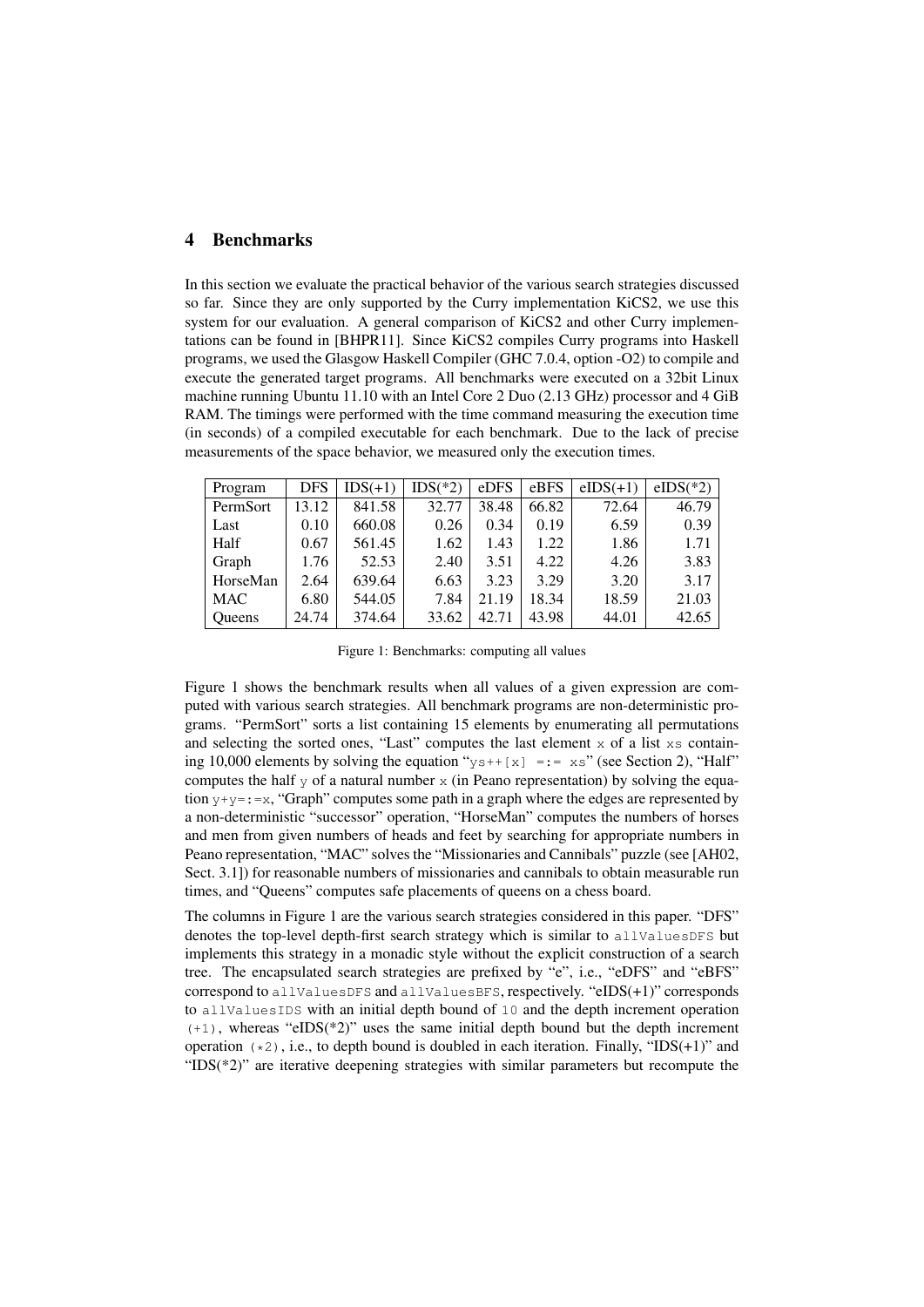| Program       | <b>DFS</b> | $IDS(+1)$ | $IDS(*2)$ | eDFS  | eBFS  | $eIDS(+1)$ | $eIDS(*2)$ |
|---------------|------------|-----------|-----------|-------|-------|------------|------------|
| PermSort      | 12.57      | 804.82    | 32.09     | 34.75 | 67.02 | 70.47      | 46.66      |
| Last          | 0.10       | 661.92    | 0.24      | 0.35  | 0.19  | 6.57       | 0.39       |
| Half          | 0.34       | 72.64     | 0.58      | 0.69  | 0.59  | 0.78       | 0.78       |
| Graph         | 0.00       | 0.10      | 0.04      | 0.00  | 0.04  | 0.04       | 0.03       |
| HorseMan      | 2.06       | 636.62    | 6.64      | 2.52  | 2.60  | 2.61       | 2.57       |
| <b>MAC</b>    | 0.14       | 38.75     | 0.94      | 0.94  | 2.81  | 2.75       | 2.79       |
| <b>Oueens</b> | 1.40       | 370.26    | 33.65     | 2.44  | 8.95  | 8.86       | 3.04       |
| <b>NDNums</b> | oom        | 47.89     | 0.14      | oom   | oom   | oom        | 0.47       |

Figure 2: Benchmarks: computing a single value

initial expression in each iteration in order to trade space for run time, as discussed in Section 3.

The table entries in Figure 1 contain the run times in seconds to compute all values of the initial expression. As one can see, the top-level depth-first search is the most efficient search strategy. The encapsulated version of depth-first search (eDFS) with the explicit construction of the search tree causes some overhead, since the search strategy is encoded in the source program rather than in the run-time system as in the top-level search (DFS). The benchmarks also show that complete search strategies, like "eBFS" and "eIDS(\*2)" are viable alternatives to the incomplete depth-first search strategy. Their overhead (sometimes they are even faster than "eDFS", but they are always slower than top-level search) is acceptable taking into account the fact that one need not to reason about the details of exploring the search space. The behavior of iterative deepening is largely influenced by its parameterization. A constant increment of the depth bound causes a big overhead compared to doubling the depth bound in each iteration, in particular, when the search tree is slim as in "Last". This is even worse for top-level iterative deepening which recomputes the initial expression in each iteration, see " $IDS(+1)$ ".

The benchmarks indicate that breadth-first search seems to be a good strategy taking into account the size of memory provided by modern computers. However, if the search tree is wide (i.e., the nodes in each level increases with the depth of the tree), then iterative deepening is superior to breadth-first search. To examine such a case, we added a benchmark "NDNums" which defines a non-deterministic operation with a high branching factor that returns all inreasing numbers

 $g n = g (n+1) ? n ? g (n+1)$ 

and solve the equation "g  $0 = := 29$ ". Obviously, the computation of all values will never terminate. Therefore, we executed the benchmarks to compute only a first value of an expression via different search strategies. Figure 2 contains the corresponding results where "oom" denotes a memory overflow in a computation. As one can see, iterative deepening is the only search strategy that is able to find a solution in all examples.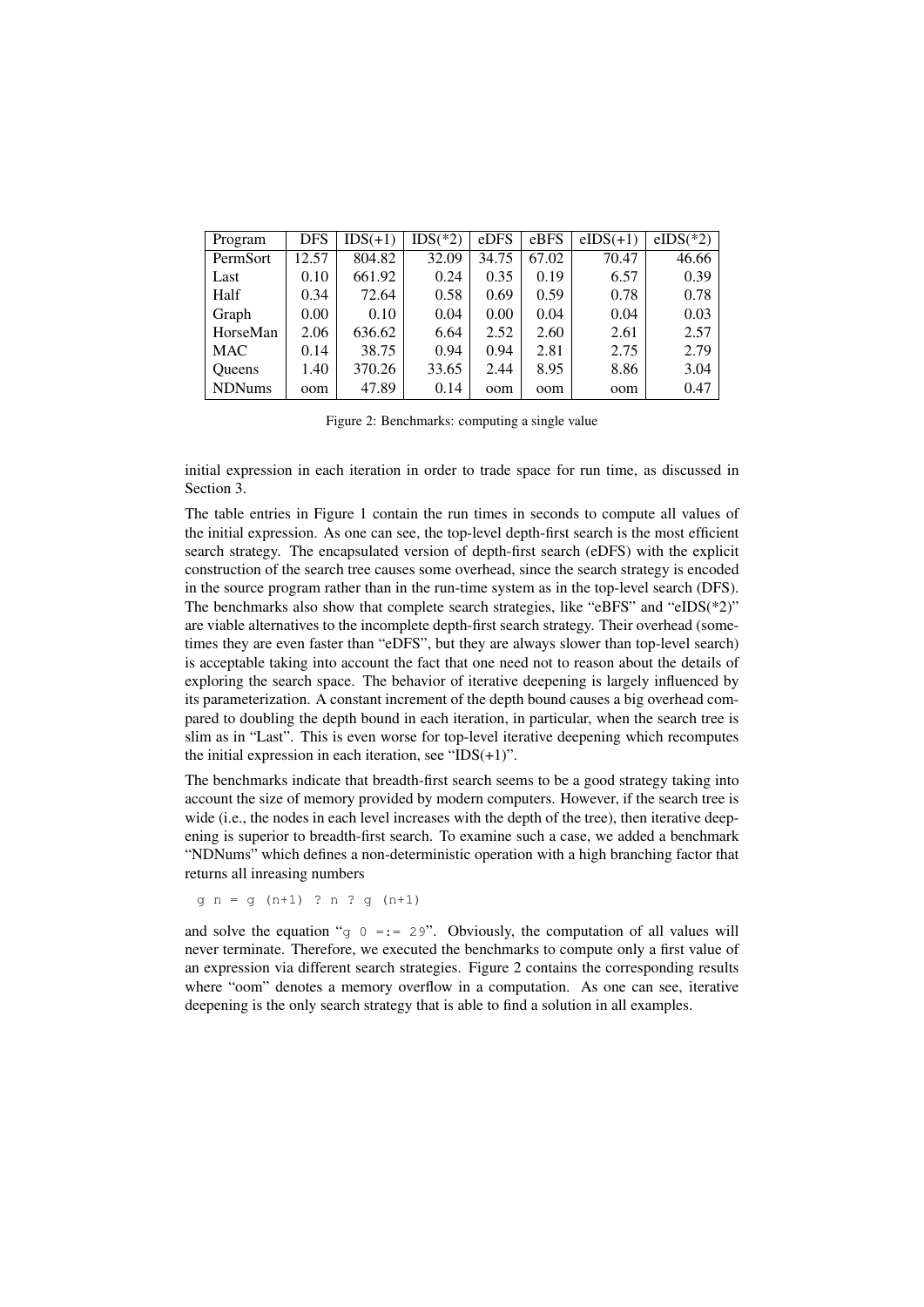#### 5 Conclusions

We discussed the use of different search strategies in functional logic programs. In order to enable user-programmable search strategies, modern functional logic languages like Curry provide primitives to represent non-deterministic computations or values as data structures that can be traversed like any term structure. The Curry implementation KiCS2, considered in this paper, provides a primitive getSearchTree that returns a tree representation of a non-deterministic computation. This representation can be used to define various search strategies, like depth-first search, breadth-first search, or iterative deepening search.

We have practically evaluated and compared the efficiency of these strategies. The benchmarks indicated that complete strategies are a viable alternative to incomplete strategies, that have been favored in the past due to limited memory requirements. Decoupling nondeterministic programs from their search strategy could lead to a more declarative programming style (instead of the use of predicates with side effects as in Prolog) and enable more potential for optimization, e.g., parallel search strategies. The explicit definition of search strategies has also been advocated for combining logic programs with different constraint solvers [FHPR06, Sch97].

Our results indicate that it could be reasonable to make complete strategies the default in functional logic languages. This would have a good impact on teaching declarative programming to beginners. Furthermore, if efficiency and memory limitations are important, one can still use an efficient strategy, like depth-first search, provided that it is able to find all solutions (e.g., in case of a finite search space). It is an interesting topic for future work to statically approximate situations where the use of theoretically incomplete strategies is sufficient.

### References

| [AEH00] | S. Antoy, R. Echahed, and M. Hanus. A Needed Narrowing Strategy. <i>Journal of</i><br>the ACM, 47(4):776-822, 2000.                                                                                                                  |  |  |  |
|---------|--------------------------------------------------------------------------------------------------------------------------------------------------------------------------------------------------------------------------------------|--|--|--|
| [AFV98] | M. Alpuente, M. Falaschi, and G. Vidal. Partial Evaluation of Functional<br>Logic Programs. ACM Transactions on Programming Languages and Systems,<br>20(4):768-844, 1998.                                                           |  |  |  |
| [AGK06] | S. Abramov, R. Glück, and Y. Klimov. An Universal Resolving Algorithm for<br>Inverse Computation of Lazy Languages. In <i>Perspectives of Systems Informatics</i><br>( <i>PSI 2006</i> ), pages 27–40. Springer LNCS 4378, 2006.     |  |  |  |
| [AH02]  | S. Antoy and M. Hanus. Functional Logic Design Patterns. In <i>Proc. of the 6th</i><br>International Symposium on Functional and Logic Programming (FLOPS 2002),<br>pages 67–87. Springer LNCS 2441, 2002.                           |  |  |  |
| [AH10]  | S. Antoy and M. Hanus. Functional Logic Programming. Communications of<br><i>the ACM</i> , 53(4):74–85, 2010.                                                                                                                        |  |  |  |
| [AH11]  | S. Antoy and M. Hanus. New Functional Logic Design Patterns. In <i>Proc. of the</i><br>20th International Workshop on Functional and (Constraint) Logic Program-<br><i>ming (WFLP 2011)</i> , pages 19–34. Springer LNCS 6816, 2011. |  |  |  |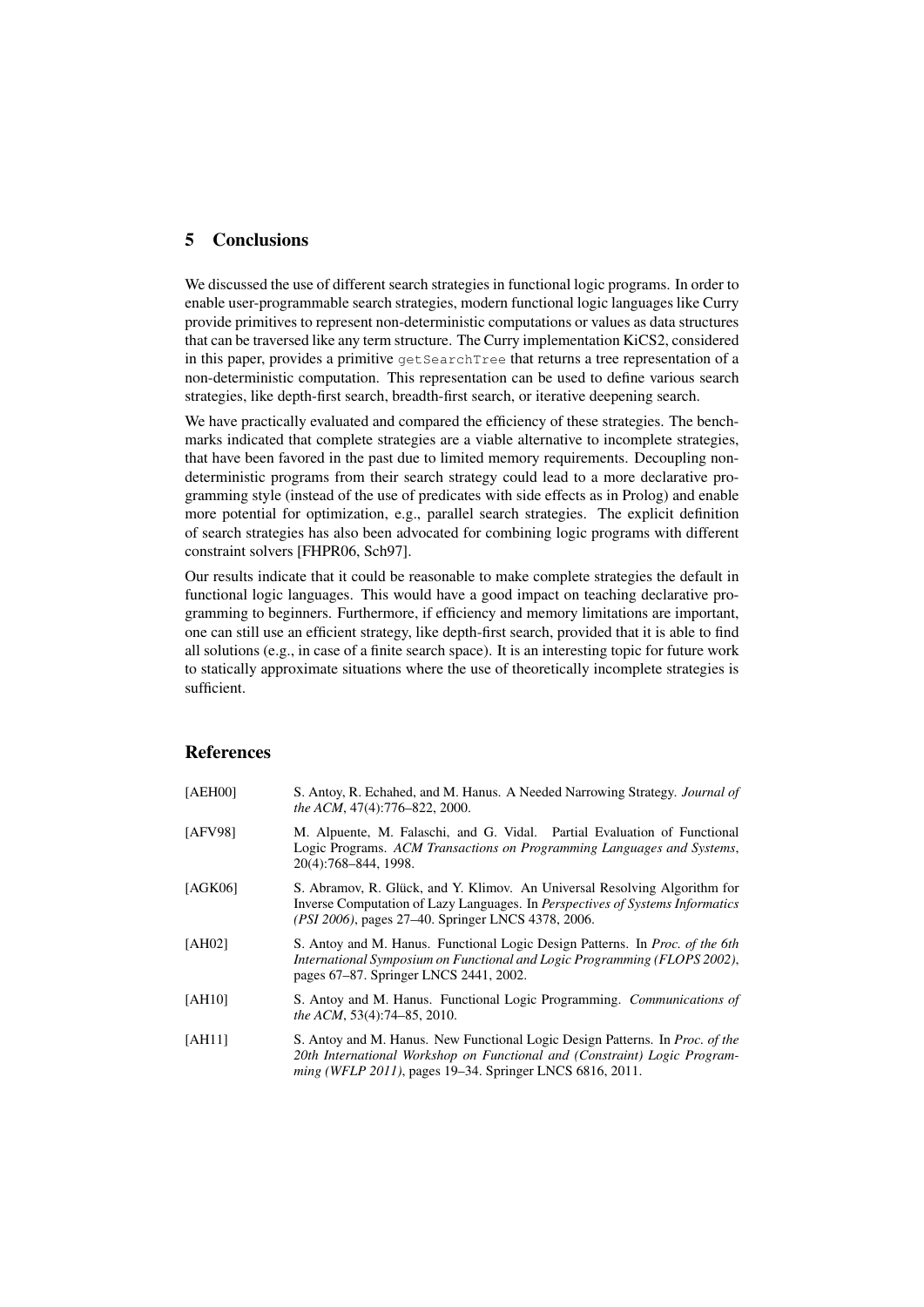- [AHH<sup>+</sup>05] E. Albert, M. Hanus, F. Huch, J. Oliver, and G. Vidal. Operational Semantics for Declarative Multi-Paradigm Languages. *Journal of Symbolic Computation*, 40(1):795–829, 2005.
- [BH07] B. Braßel and F. Huch. On a Tighter Integration of Functional and Logic Programming. In *Proc. APLAS 2007*, pages 122–138. Springer LNCS 4807, 2007.
- [BH09] B. Braßel and F. Huch. The Kiel Curry System KiCS. In *Applications of Declarative Programming and Knowledge Management*, pages 195–205. Springer LNAI 5437, 2009.
- [BHH04] B. Braßel, M. Hanus, and F. Huch. Encapsulating Non-Determinism in Functional Logic Computations. *Journal of Functional and Logic Programming*, 2004(6), 2004.
- [BHM08] B. Braßel, M. Hanus, and M. Müller. High-Level Database Programming in Curry. In *Proc. of the Tenth International Symposium on Practical Aspects of Declarative Languages (PADL'08)*, pages 316–332. Springer LNCS 4902, 2008.
- [BHPR11] B. Braßel, M. Hanus, B. Peemöller, and F. Reck. KiCS2: A New Compiler from Curry to Haskell. In *Proc. of the 20th International Workshop on Functional and (Constraint) Logic Programming (WFLP 2011)*, pages 1–18. Springer LNCS 6816, 2011.
- [CL00] K. Claessen and P. Ljunglöf. Typed Logical Variables in Haskell. In *Proc. ACM SIGPLAN Haskell Workshop*, Montreal, 2000.
- [CLF99] R. Caballero and F.J. López-Fraguas. A Functional-Logic Perspective of Parsing. In *Proc. 4th Fuji International Symposium on Functional and Logic Programming (FLOPS'99)*, pages 85–99. Springer LNCS 1722, 1999.
- [FHPR06] S. Frank, P. Hofstedt, P. Pepper, and D. Reckmann. Solution Strategies for Multidomain Constraint Logic Programs. In *Perspectives of Systems Informatics (PSI 2006)*, pages 209–222. Springer LNCS 4378, 2006.
- [Fis05] S. Fischer. A Functional Logic Database Library. In *Proc. of the ACM SIGPLAN 2005 Workshop on Curry and Functional Logic Programming (WCFLP 2005)*, pages 54–59. ACM Press, 2005.
- [FK07] S. Fischer and H. Kuchen. Systematic generation of glass-box test cases for functional logic programs. In *Proceedings of the 9th ACM SIGPLAN International Conference on Principles and Practice of Declarative Programming (PPDP'07)*, pages 63–74. ACM Press, 2007.
- [GMHGLFRA99] J.C. González-Moreno, M.T. Hortalá-González, F.J. López-Fraguas, and M. Rodríguez-Artalejo. An approach to declarative programming based on a rewriting logic. *Journal of Logic Programming*, 40:47–87, 1999.
- [HAB<sup>+</sup>10] M. Hanus, S. Antoy, B. Braßel, M. Engelke, K. Hoppner, J. Koj, P. Niederau, ¨ R. Sadre, and F. Steiner. PAKCS: The Portland Aachen Kiel Curry System. Available at http://www.informatik.uni-kiel.de/˜pakcs/, 2010.
- [Han97] M. Hanus. Teaching Functional and Logic Programming with a Single Computation Model. In *Proc. Ninth International Symposium on Programming Languages, Implementations, Logics, and Programs (PLILP'97)*, pages 335–350. Springer LNCS 1292, 1997.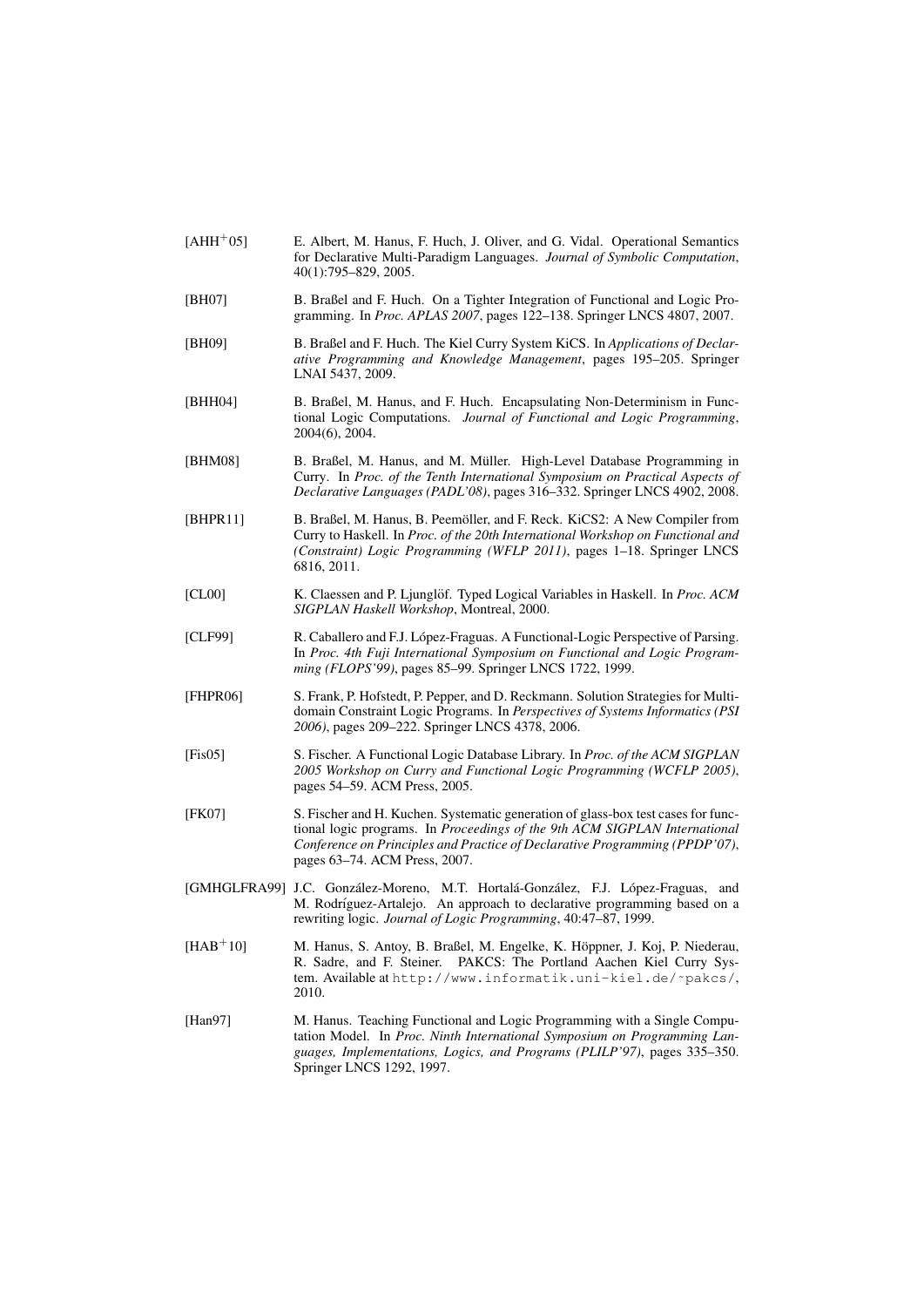| [Han00]  | M. Hanus. A Functional Logic Programming Approach to Graphical User Inter-<br>faces. In International Workshop on Practical Aspects of Declarative Languages<br>(PADL'00), pages 47–62. Springer LNCS 1753, 2000.                              |
|----------|------------------------------------------------------------------------------------------------------------------------------------------------------------------------------------------------------------------------------------------------|
| [Han01]  | M. Hanus. High-Level Server Side Web Scripting in Curry. In Proc. of the<br>Third International Symposium on Practical Aspects of Declarative Languages<br>(PADL'01), pages 76–92. Springer LNCS 1990, 2001.                                   |
| [Han06]  | M. Hanus. Type-Oriented Construction of Web User Interfaces. In Proceedings<br>of the 8th ACM SIGPLAN International Conference on Principles and Practice<br>of Declarative Programming (PPDP'06), pages 27-38. ACM Press, 2006.               |
| [Han07]  | M. Hanus. Multi-paradigm Declarative Languages. In Proceedings of the Inter-<br>national Conference on Logic Programming (ICLP 2007), pages 45–75. Springer<br>LNCS 4670, 2007.                                                                |
| [He06]   | M. Hanus (ed.). Curry: An Integrated Functional Logic Language (Vers. 0.8.2).<br>Available at http://www.curry-language.org, 2006.                                                                                                             |
| [Hint01] | R. Hinze. Prolog's control constructs in a functional setting - Axioms and<br>implementation. International Journal of Foundations of Computer Science,<br>$12(2):125-170, 2001.$                                                              |
| [HK10]   | M. Hanus and S. Koschnicke. An ER-based Framework for Declarative Web<br>Programming. In Proc. of the 12th International Symposium on Practical As-<br>pects of Declarative Languages (PADL 2010), pages 201-216. Springer LNCS<br>5937, 2010. |
| [HS98]   | M. Hanus and F. Steiner. Controlling Search in Declarative Programs.<br>In<br>Principles of Declarative Programming (Proc. Joint International Symposium<br>PLILP/ALP'98), pages 374-390. Springer LNCS 1490, 1998.                            |
| [LFSH99] | F. López-Fraguas and J. Sánchez-Hernández. TOY: A Multiparadigm Declara-<br>tive System. In Proc. of RTA'99, pages 244–247. Springer LNCS 1631, 1999.                                                                                          |
| [LFSH04] | F.J. López-Fraguas and J. Sánchez-Hernández. A Proof Theoretic Approach to<br>Failure in Functional Logic Programming. Theory and Practice of Logic Pro-<br>gramming, 4(1):41-74, 2004.                                                        |
| [Llo87]  | J.W. Lloyd. Foundations of Logic Programming. Springer, second, extended<br>edition, 1987.                                                                                                                                                     |
| [Lux99]  | W. Lux. Implementing Encapsulated Search for a Lazy Functional Logic Lan-<br>guage. In Proc. 4th Fuji International Symposium on Functional and Logic Pro-<br>gramming (FLOPS'99), pages 100-113. Springer LNCS 1722, 1999.                    |
| [PI03]   | S. Peyton Jones, editor. Haskell 98 Language and Libraries-The Revised Re-<br>port. Cambridge University Press, 2003.                                                                                                                          |
| [RNL08]  | C. Runciman, M. Naylor, and F. Lindblad. Smallcheck and lazy smallcheck:<br>automatic exhaustive testing for small values. In Proc. of the 1st ACM SIGPLAN<br>Symposium on Haskell, pages 37–48. ACM Press, 2008.                              |
| [Sch97]  | C. Schulte. Programming Constraint Inference Engines. In <i>Proceedings of the</i><br>Third International Conference on Principles and Practice of Constraint Pro-<br>gramming, pages 519-533. Springer LNCS 1330, 1997.                       |